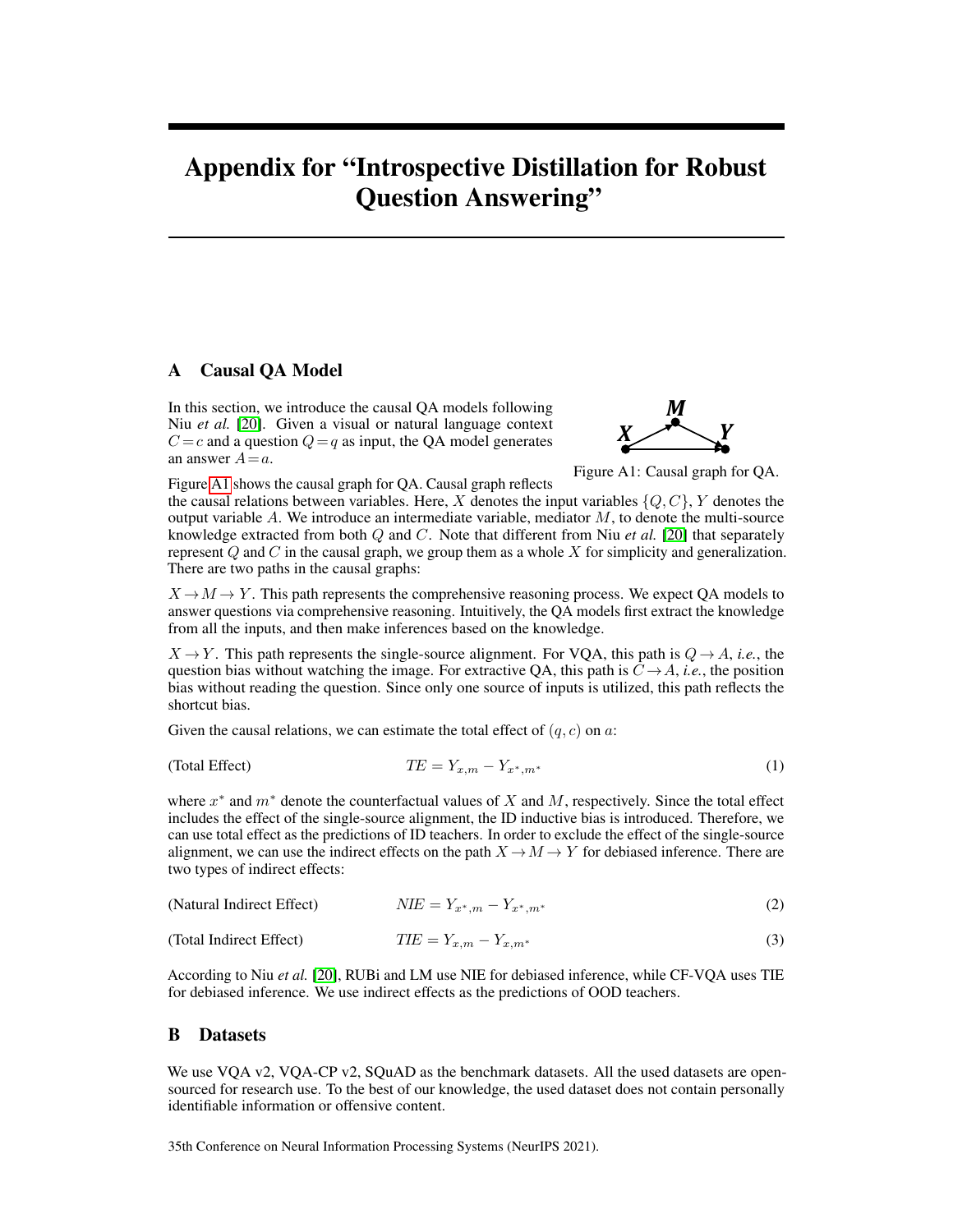VQA. We use VQA v2 and VQA-CP v2 benchmark datasets to evaluate the in-distribution and out-of-distribution performances for VQA. VQA v2 contains ∼83K images, ∼444K questions, and  $\sim$ 4.4M answers in the training set, and  $\sim$ 41K images,  $\sim$ 214K questions, and  $\sim$ 2.1M answers in the validation set. VQA-CP v2 contains ∼121K images, ∼438K questions, and ∼4.4M answers in the training set, and ∼98K images, ∼220K questions and ∼2.2M answers in the test set.

Extractive QA. We follow Ko *et al.* [\[16\]](#page-4-1) to conduct experiments on the SQuAD [\[22\]](#page-5-0) benchmark datasets to evaluate the robustness of extractive QA models. Ko *et al.* [\[16\]](#page-4-1) proposed a position-bias setting where a subset of the original train set is used as the training split. All the answers in this training split locate in the k-th sentences. Take  $k = 1$  as an example, all the answers in the train split SQuAD $k=1$  are in the first sentences. SQuAD $k=1$  consists of 28,263 samples out of 87,599 samples in the original train set  $\text{SQuAD}_\text{train}$ . The dev set  $\text{SQuAD}_\text{dev}$  for the evaluation consists of 10,570 samples. For  $k = 1$ , SQuAD<sub>dev</sub> is further divided into two splits, SQuAD $_{\text{dev}}^{k=1}$  (3,637 out of 10,570) for in-distribution evaluation, and SQuAD $_{\text{dev}}^{k\neq 1}$  for out-of-distribution evaluation.

# C Training Details

## C.1 Implementation of LMH

For the teacher model, we implement LMH [\[10\]](#page-4-2) based on its official source codes [\[1\]](#page-3-0) (GPL-3.0 License). We train the teacher model following the source codes. During the training stage, LMH ensembles a VQA main branch and a QA branch. The VQA main branch is UpDn [\[6\]](#page-4-3). Instead of establishing a QA model, LMH uses the statistics of answer distribution per question type as the shortcut QA branch. Given a question, the QA branch looks up the corresponding answer distribution from the statistics according to its question type. During the test stage, only the VQA main branch is kept for debiased inference.

For the student model, we use the same VQA main branch, the baseline model UpDn, as implementation. The network architecture for inference is the same as LMH. Therefore, we do not include extra parameters and keep the inference speed unchanged. We train the student model for 15 epochs with a learning rate of 0.002 and the Adamax optimizer using PyTorch [\[21\]](#page-4-4). The training is conducted on a single RTX 2080 Ti GPU with 11GB memory. The batch size is set as 512.

## C.2 Implementation of CSS

We implement CSS [\[9\]](#page-4-5) based on its official source codes [\[2\]](#page-4-6) (no specific license), and use the released model as our teacher model on VQA-CP v2. Since the pretrained model on VQA v2 is not provided, we train the model following the source code. CSS is a variant of LMH by generating counterfactual  $\{v, q, a\}$  triplet, and shares the same architecture as LMH. The inference stage is the same as LMH. Also, the training of the student model is the same as LMH. The training is conducted on a single RTX 2080 Ti GPU with 11GB memory. The batch size is set as 512.

## C.3 Implementation of RUBi

For the teacher model, we implement RUBi [\[8\]](#page-4-7) based on its official source codes [\[3\]](#page-4-8) (BSD-3-Clause License). We train the teacher model following the source codes. During the training stage, RUBi ensembles a VQA main branch and a QA branch. The VQA main branch is S-MRL [\[8\]](#page-4-7), a simplified version of MUREL [\[7\]](#page-4-9). The QA branch is Skip-thought [\[15\]](#page-4-10).

For the student model, we use the same VQA main branch, S-MRL, as the architecture. The training is conducted on a single RTX 2080 Ti GPU with 11GB memory. Following RUBi [\[8\]](#page-4-7), all the experiments are conducted with the Adam optimizer for 22 epochs. The learning rate linearly increases from  $1.5 \times 10^{-4}$  to  $6 \times 10^{-4}$  for the first 7 epochs, and decays after 14 epochs by multiplying 0.25 every two epochs. The batch size is set as 256.

## C.4 Implementation of CF-VQA

For the teacher model, we implement CF-VQA [\[20\]](#page-4-0) based on its official source codes [\[4\]](#page-4-11) (Apache-2.0 License). We train the teacher model following the source codes. Similar to RUBi, CF-VQA ensembles a VQA main branch, a QA branch, and a VA branch. The architectures of VQA branch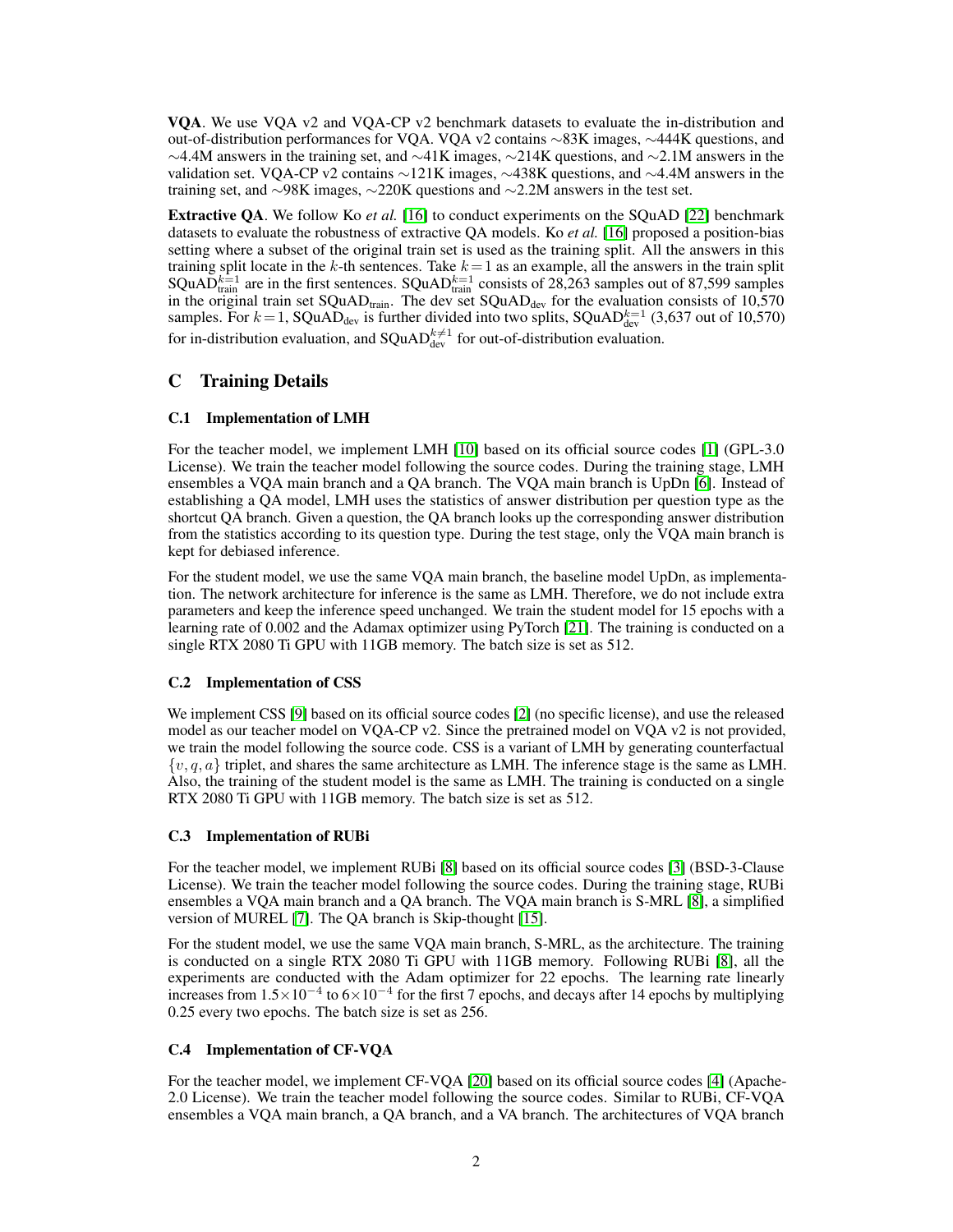<span id="page-2-1"></span>Table A2: Effects of feature representations on VQA. "Retraining" denotes the retrained modules of the student model. "Feat." denotes that the module for feature extraction like fusion and attention mechanisms are retrained. "CLF" denotes the classifier is retrained.

|                   | Retraining? |     | <b>LMH [10]</b> |       | <b>CF-VOA [20]</b> |       |       | <b>CSS [9]</b> |       |       |       |
|-------------------|-------------|-----|-----------------|-------|--------------------|-------|-------|----------------|-------|-------|-------|
| <b>Notes</b>      | Feat.       | CLF | 00D             | ID    | HМ                 | 00D   | ID    | HМ             | 00D   | ID    | HМ    |
| <b>ID-Teacher</b> |             |     | 38.74           | 63.46 | 48.11              | 37.10 | 63.22 | 46.76          | 38.20 | 63.30 | 47.65 |
| OOD-Teacher       |             |     | 52.01           | 56.35 | 54.09              | 55.05 | 60.94 | 57.85          | 58.95 | 56.98 | 57.95 |
|                   |             |     | 51.91           | 60.87 | 56.04              | 52.38 | 62.14 | 56.84          | 59.77 | 61.54 | 60.64 |
| <b>ICD</b>        |             |     |                 | 62.05 | 56.17              | 55.17 | 63.40 | 58.99          | 60.17 | 62.57 | 61.35 |

and QA branch are the same as RUBi. The training is conducted on a single RTX 2080 Ti GPU with 11GB memory. Other training details are the same as the implementation of RUBi.

#### C.5 Implementation of LM

For the teacher model, we follow Ko *et al.* [\[16\]](#page-4-1) to implement LM [\[10\]](#page-4-2) based on the official source codes [\[5\]](#page-4-12). Specifically, the main branch uses XLNet [\[29\]](#page-5-1) or BERT [\[11\]](#page-4-13) as the baseline models. The shortcut branch that captures the position bias uses the sentence-level answer-prior on the training set. Take SQuAD $_{\text{train}}^{k=1}$ . For each training sample, the sentence-level answer prior of *i*-th word position is defined as the frequency in the first sentence. A detailed explanation and example illustration can be found in this literature [\[16\]](#page-4-1). The training details of the teacher model exactly follow Ko *et al.* [\[16\]](#page-4-1).

For the student model, we use the same main branch, XLNet or BERT, as the architecture. XLNet and BERT are trained for 5 epochs with batch sizes 10 and 12, respectively. The learning rate is  $3\times10^{-5}$  with Adam optimizer. The training is conducted on two single RTX 2080 Ti GPUs.

# D Additional Experimental Results

## D.1 Compared with State-of-the-art Methods Table A1: Comparison with state-of-the-

Table [A1](#page-2-0) shows the comparison between our IntroD and state-of-the-art methods. According to the tradeoff metric HM, our IntroD with CSS as the teacher outperforms most of the state-of-the-art methods except for MUTANT [\[12\]](#page-4-17). The gap comes from the OOD performance. Note that there is a large gap between CSS and MUTANT's performances, and our IntroD successfully closed the gap. In the future, we will explore how to establish a strong causal teacher model to further promote IntroD.

#### D.2 Evaluations on Feature Quality

Our IntroD not only achieves more accurate classifiers, but also better feature representations. Take VQA as an example. We designed an ablation study to evaluate the effectiveness of IntroD on improving the quality of feature representations. Recall that the student shares the same baseline architecture (*e.g.*, UpDn, S-MRL) as the teacher model. In IntroD, the student model is totally retrained. In the ablation study, we fixed the feature extraction module and only retrained the classifier. In this case, the student

<span id="page-2-0"></span>art debiasing VQA methods. "OOD" and "ID" denote the overall accuracy on VQA-CP v2 test set and VQA v2 val set, respectively. ∗ indicates our reimplemented results based on the open-sourced codes.

| Dataset               | OOD   | ID    | HМ    |
|-----------------------|-------|-------|-------|
| AttAlign [24]         | 39.37 | 63.24 | 48.53 |
| AdvReg. $[23]$        | 41.17 | 62.75 | 49.72 |
| Unshuffling [25]      | 42.39 | 61.08 | 50.05 |
| RUBi [8]              | 47.11 | 61.16 | 53.22 |
| <b>HINT</b> [24]      | 46.73 | 63.38 | 53.80 |
| LMH [10]              | 52.01 | 56.35 | 54.09 |
| <b>DLR</b> [14]       | 48.87 | 57.96 | 55.03 |
| LM [10]               | 48.78 | 63.26 | 55.08 |
| SCR [28]              | 49.45 | 62.20 | 55.10 |
| <b>VGOE [17]</b>      | 50.11 | 63.18 | 55.89 |
| RandomImg [26]        | 55.37 | 57.24 | 56.29 |
| <b>CF-VOA [10]</b>    | 55.05 | 60.94 | 57.85 |
| $CSS*$ [9]            | 58.95 | 56.98 | 57.95 |
| $CSS+CL$ [18]         | 59.18 | 57.29 | 58.22 |
| SSL [30]              | 57.59 | 63.73 | 60.50 |
| <b>MUTANT</b> [12]    | 61.72 | 62.56 | 62.14 |
| $CSS + IntroD (Ours)$ | 60.17 | 62.57 | 61.35 |

and the teacher model outputted the same features. As shown in Table [A2,](#page-2-1) we can obtain a better classifier on top of LMH and CSS. Without retraining the feature extraction module, the performance drops compared with IntroD. In particular, the accuracy drops by 2% for CF-VQA. Especially, the ID performance drops by over 1% for all the three teachers. These results indicate that IntroD achieves better feature representations by retraining the feature extraction module.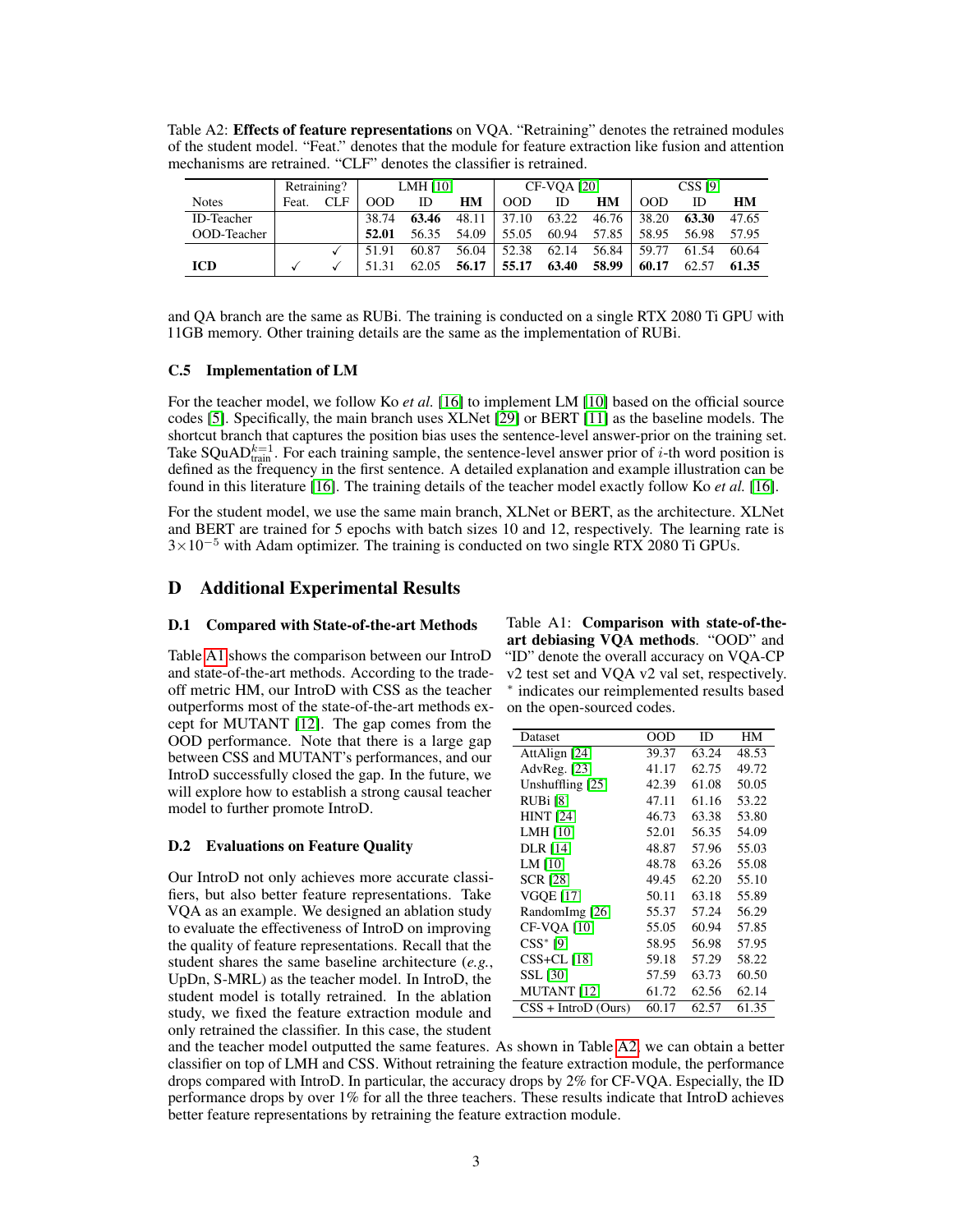<span id="page-3-1"></span>

|                                                                                                                                                                                   | LMH $[10]$ | <b>CF-VOA [20]</b> | <b>CSS</b> [9] |  |  |
|-----------------------------------------------------------------------------------------------------------------------------------------------------------------------------------|------------|--------------------|----------------|--|--|
| OOD.                                                                                                                                                                              |            | OOD.               | OOD.           |  |  |
| <b>IntroD</b> $\begin{array}{ l} 51.31^{\pm 0.16} \quad 62.05^{\pm 0.08} \quad 55.17^{\pm 0.11} \quad 63.40^{\pm 0.05} \quad 60.17^{\pm 0.15} \quad 62.57^{\pm 0.08} \end{array}$ |            |                    |                |  |  |

Table A3: Error bars of IntroD on VQA.

Table A4: Results on Natural Language Inference task.

<span id="page-3-2"></span>

|                             |              | ID            | 00D         |                          |                |  |
|-----------------------------|--------------|---------------|-------------|--------------------------|----------------|--|
| Method                      | MNLI-m (dev) | MNLI-mm (dev) | <b>HANS</b> | MNLI-m (hard)            | MNLI-mm (hard) |  |
| BERT <sub>hans</sub>        | 84.7         | 84.7          | 62.0        |                          |                |  |
| $LM_{\text{hans}}$          | 83.8         | 84.1          | 63.1        | $\overline{\phantom{0}}$ |                |  |
| $+IntroD$                   | 84.9         | 84.7          | 63.2        |                          |                |  |
| <b>BERT</b> <sub>hypo</sub> | 84.7         | 84.7          |             | 75.8                     | 77.2           |  |
| $LM_{hypo}$                 | 80.2         | 81.1          |             | 78.8                     | 80.3           |  |
| $+IntroD$                   | 83.0         | 83.8          |             | 78.8                     | 80.5           |  |

### D.3 Error Bars

We ran the experiments 5 times with different random seeds. Note that we focus on how to conduct the distillation rather than establish a better teacher model in this paper. For fair evaluation, we use the same teacher model for distillation. The error bars of IntroD on VQA are shown in Table [A3.](#page-3-1) The standard deviation for LMH, CF-VQA and CSS are less than 0.2 on OOD evaluation and less than 0.1 on ID evaluation. These results indicate that the effectiveness of our IntroD is stable.

#### D.4 Results on Natural Language Inference

In addition to language prior in VQA and position bias in extractive QA, our proposed IntroD is also useful for other annotation biases, *e.g.*, lexical-overlap bias in natural language inference (NLI), another fundamental natural language understanding task. NLI can be formulated as a multiclassification task like VQA and extractive QA. Given a pair of premise and hypothesis sentences, NLI model predicts its inference labels (i.e., entailment, neutral, and contradiction). Here, we report the results on the MNLI [\[27\]](#page-5-8) dataset, consisting of two ID datasets MNLI-m and MNLI-mm and two OOD datasets HANS [\[19\]](#page-4-18), where the word overlapping between premise and hypothesis is strongly correlated with the entailment label, and MNLI-hard [\[13\]](#page-4-19), where a hypothesis-only model outperforms much better than the random-guess baseline. We use LM as the causal teacher model.

Table [A4](#page-3-2) shows that LM achieves higher OOD performance on HANS and MNLI-hard with the sacrifice of ID performance on MNLI-m and MNLI-mm. As a comparison, our IntroD can achieve both high OOD performance with less or even no sacrifice ID performance. These results demonstrate that our IntroD is also useful for other annotation biases including lexical-overlap bias.

# E Social Impacts

Our proposed Introspective Distillation aims to achieve a good trade-off between in-distribution and out-of-distribution performances for the question answering tasks. We believe this method has a positive impact on the fairness of AI systems. While previous VQA and extractive QA models over-rely on or over-correct the inductive bias, our method can lead to a more robust and fair QA system. This robustness to the training bias would help with a fair human-computer interactive system. Besides, this technology may help to overcome other biases beyond QA, like gender bias, education bias, and racial discrimination. A potential negative impact comes from the training process. Since our implementation is based on knowledge distillation, we need to first train a teacher model and then train a student model. Compared to the one-stage training, the two-stage distillation strategy may lead to more computing resources, which is less environmentally friendly.

## **References**

<span id="page-3-0"></span>[1] <https://github.com/chrisc36/bottom-up-attention-vqa>.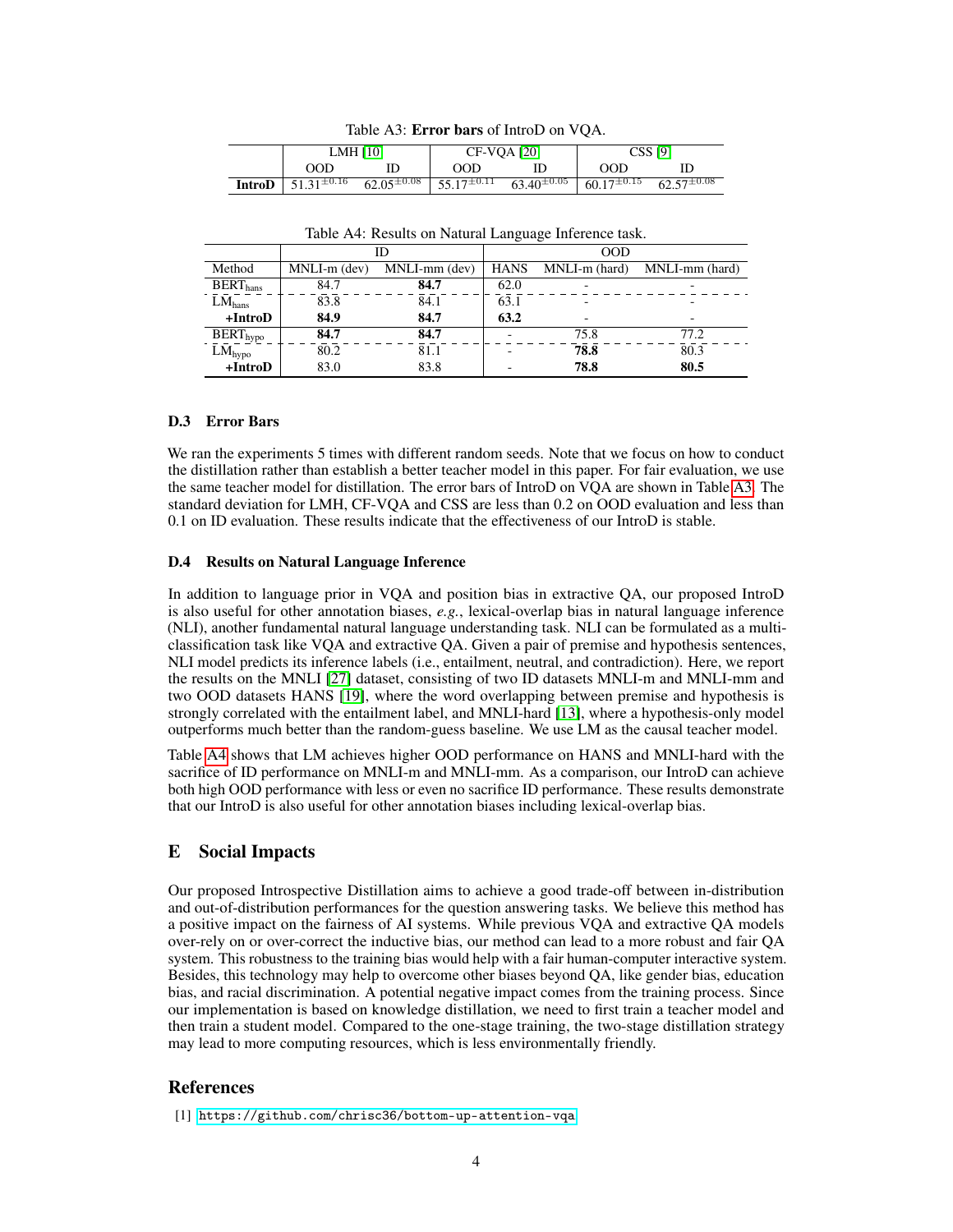- <span id="page-4-6"></span>[2] <https://github.com/yanxinzju/CSS-VQA>.
- <span id="page-4-8"></span>[3] <https://github.com/cdancette/rubi.bootstrap.pytorch>.
- <span id="page-4-11"></span>[4] <https://github.com/yuleiniu/cfvqa>.
- <span id="page-4-12"></span>[5] <https://github.com/dmis-lab/position-bias>.
- <span id="page-4-3"></span>[6] Peter Anderson, Xiaodong He, Chris Buehler, Damien Teney, Mark Johnson, Stephen Gould, and Lei Zhang. Bottom-up and top-down attention for image captioning and visual question answering. In *Proceedings of the IEEE Conference on Computer Vision and Pattern Recognition*, pages 6077–6086, 2018.
- <span id="page-4-9"></span>[7] Remi Cadene, Hedi Ben-Younes, Matthieu Cord, and Nicolas Thome. Murel: Multimodal relational reasoning for visual question answering. In *Proceedings of the IEEE Conference on Computer Vision and Pattern Recognition*, pages 1989–1998, 2019.
- <span id="page-4-7"></span>[8] Remi Cadene, Corentin Dancette, Matthieu Cord, Devi Parikh, et al. Rubi: Reducing unimodal biases for visual question answering. *Advances in Neural Information Processing Systems*, 32:841–852, 2019.
- <span id="page-4-5"></span>[9] Long Chen, Xin Yan, Jun Xiao, Hanwang Zhang, Shiliang Pu, and Yueting Zhuang. Counterfactual samples synthesizing for robust visual question answering. In *Proceedings of the IEEE/CVF Conference on Computer Vision and Pattern Recognition*, pages 10800–10809, 2020.
- <span id="page-4-2"></span>[10] Christopher Clark, Mark Yatskar, and Luke Zettlemoyer. Don't take the easy way out: Ensemble based methods for avoiding known dataset biases. In *Proceedings of the 2019 Conference on Empirical Methods in Natural Language Processing and the 9th International Joint Conference on Natural Language Processing (EMNLP-IJCNLP)*, pages 4060–4073, 2019.
- <span id="page-4-13"></span>[11] Jacob Devlin, Ming-Wei Chang, Kenton Lee, and Kristina Toutanova. Bert: Pre-training of deep bidirectional transformers for language understanding. In *Proceedings of the 2019 Conference of the North American Chapter of the Association for Computational Linguistics: Human Language Technologies, Volume 1 (Long and Short Papers)*, pages 4171–4186, 2019.
- <span id="page-4-17"></span>[12] Tejas Gokhale, Pratyay Banerjee, Chitta Baral, and Yezhou Yang. Mutant: A training paradigm for out-of-distribution generalization in visual question answering. In *Proceedings of the 2020 Conference on Empirical Methods in Natural Language Processing (EMNLP)*, pages 878–892, 2020.
- <span id="page-4-19"></span>[13] Suchin Gururangan, Swabha Swayamdipta, Omer Levy, Roy Schwartz, Samuel R Bowman, and Noah A Smith. Annotation artifacts in natural language inference data. *arXiv preprint arXiv:1803.02324*, 2018.
- <span id="page-4-14"></span>[14] Chenchen Jing, Yuwei Wu, Xiaoxun Zhang, Yunde Jia, and Qi Wu. Overcoming language priors in vqa via decomposed linguistic representations. In *AAAI*, pages 11181–11188, 2020.
- <span id="page-4-10"></span>[15] Ryan Kiros, Yukun Zhu, Ruslan R Salakhutdinov, Richard Zemel, Raquel Urtasun, Antonio Torralba, and Sanja Fidler. Skip-thought vectors. In *Advances in neural information processing systems*, pages 3294–3302, 2015.
- <span id="page-4-1"></span>[16] Miyoung Ko, Jinhyuk Lee, Hyunjae Kim, Gangwoo Kim, and Jaewoo Kang. Look at the first sentence: Position bias in question answering. In *Proceedings of the 2020 Conference on Empirical Methods in Natural Language Processing (EMNLP)*, pages 1109–1121, 2020.
- <span id="page-4-15"></span>[17] Gouthaman KV and Anurag Mittal. Reducing language biases in visual question answering with visuallygrounded question encoder. *arXiv preprint arXiv:2007.06198*, 2020.
- <span id="page-4-16"></span>[18] Zujie Liang, Weitao Jiang, Haifeng Hu, and Jiaying Zhu. Learning to contrast the counterfactual samples for robust visual question answering. In *Proceedings of the 2020 Conference on Empirical Methods in Natural Language Processing (EMNLP)*, pages 3285–3292, 2020.
- <span id="page-4-18"></span>[19] R Thomas McCoy, Ellie Pavlick, and Tal Linzen. Right for the wrong reasons: Diagnosing syntactic heuristics in natural language inference. *arXiv preprint arXiv:1902.01007*, 2019.
- <span id="page-4-0"></span>[20] Yulei Niu, Kaihua Tang, Hanwang Zhang, Zhiwu Lu, Xian-Sheng Hua, and Ji-Rong Wen. Counterfactual vqa: A cause-effect look at language bias. *arXiv preprint arXiv:2006.04315*, 2020.
- <span id="page-4-4"></span>[21] Adam Paszke, Sam Gross, Francisco Massa, Adam Lerer, James Bradbury, Gregory Chanan, Trevor Killeen, Zeming Lin, Natalia Gimelshein, Luca Antiga, et al. Pytorch: An imperative style, high-performance deep learning library. *arXiv preprint arXiv:1912.01703*, 2019.